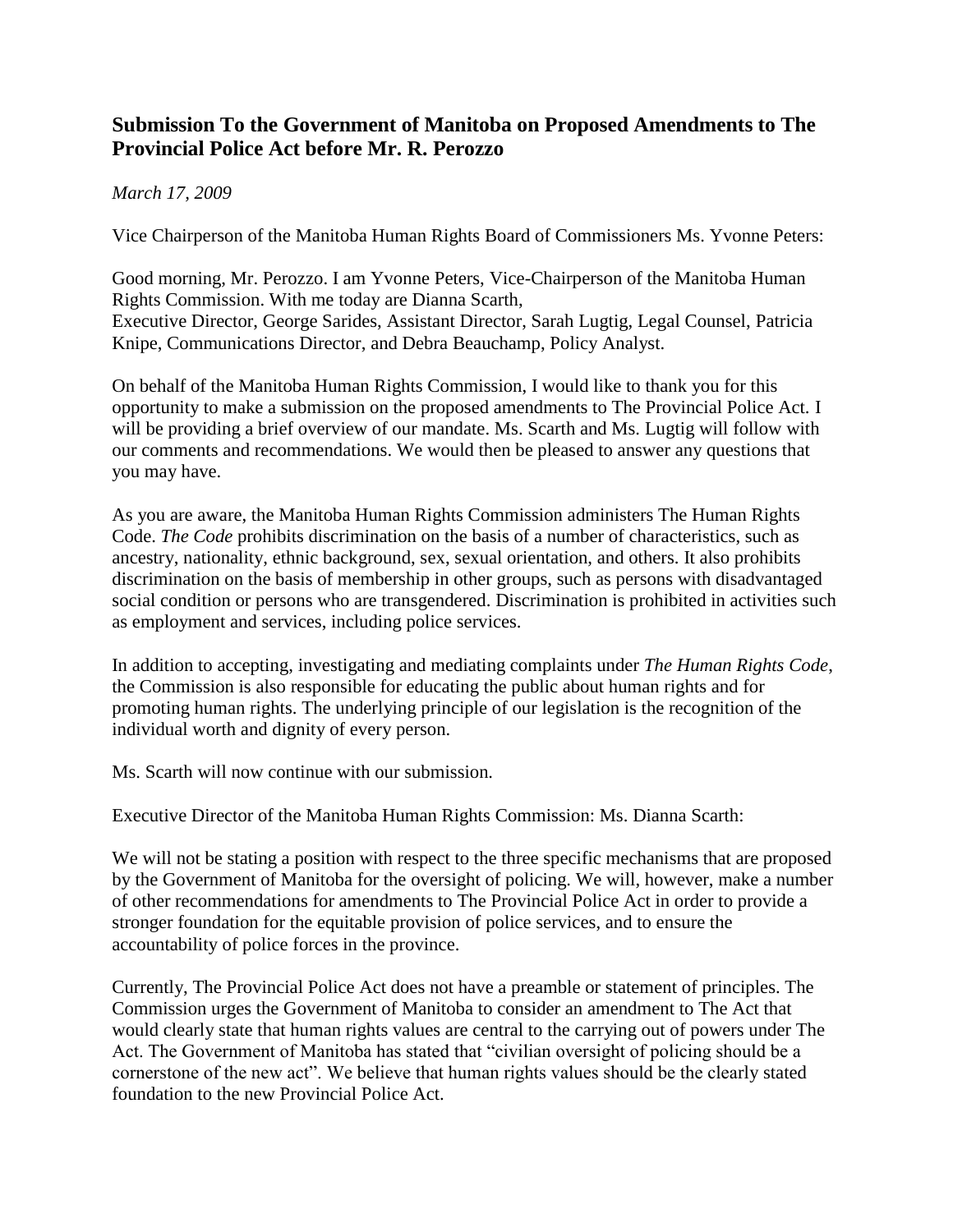We propose amending The Provincial Police Act to include a preamble or statement of underlying principles, which would provide guidance as to the application of The Provincial Police Act in accordance with human rights principles generally, and *The Human Rights Code* specifically, and would emphasize the goal of equitable and bias-free provision of policing services. To provide an example, we have attached the "Declaration of principles" in the Police Services Act of the province of Ontario as an appendix to our presentation. We recommend that the statement of principles or preamble to the new legislation set out:

- the importance of safeguarding the fundamental rights guaranteed by the Canadian Charter of Rights and Freedoms and *The Human Rights Code*;

- the need for sensitivity to the pluralistic, multiracial and multicultural character of Manitoba society;

- the need to ensure that police forces are representative of the communities they serve; and - the need to ensure that police services are provided in an equitable manner so as to safeguard the safety and security of all persons and their property in Manitoba.

We also recommend amendments to The Provincial Police Act to incorporate measures to ensure accountability with respect to the equitable provision of police services, and in particular, the provision of services to members of racialized groups and other groups that have experienced historical discrimination in the provision of policing services, including socially disadvantaged groups and lesbian, gay, bisexual and transgendered persons.

The Human Rights Commission recommends that consideration be given to amending The Provincial Police Act to require police forces in Manitoba to have ongoing data collection designed to help assess compliance with bias-free policing goals. Many police services in North American jurisdictions have this as a legislated requirement.

Studies have shown that the collection of data can have many benefits. These benefits include that is sends a clear message that bias in policing is contrary to effective policing and to equality in the provision of police services, and it helps to change the behaviour of any officers and supervisors that is not consistent with equal treatment in the provision of police services. Effective legislation with respect to data collection to ensure the bias-free provision of police services requires that the collection of data be ongoing, mandatory, set out the necessary data categories, and have officer identification and other accountability measures.

We further recommend that the Government of Manitoba consider amendments that would require all Manitoba police forces to conduct regular cultural diversity and anti-bias training. We think that in order to address the concerns that were raised with us during the community consultations of the Racialized Communities and Police Services Project, it is important that all police services in Manitoba are required to both collect data to assess compliance with bias-free policing goals and to conduct regular anti-bias training to ensure the equitable provision of service.

Ms. Lugtig will now speak to our recommendations regarding the powers and the composition of any oversight body to be created under the new legislation.

Legal Counsel for the Manitoba Human Rights Commission: Ms Sarah Lugtig: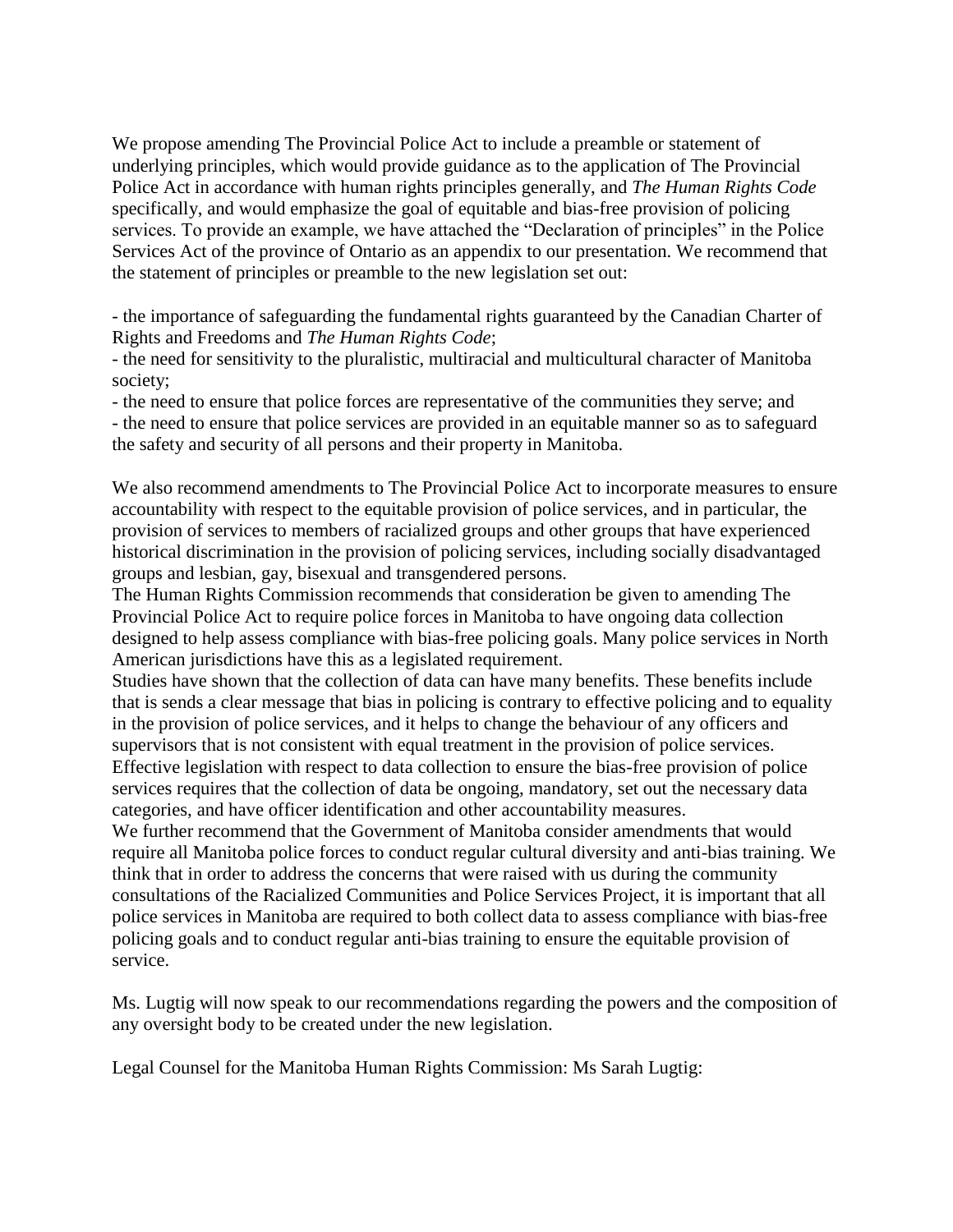The Manitoba Human Rights Commission recommends that any new oversight entity or mechanism continue to have jurisdiction to address violations of *The Human Rights Code* by police. The current oversight body, The Law Enforcement Review Agency (LERA), presently has concurrent jurisdiction with the Commission to address "differential treatment without reasonable cause on the basis of any characteristic set out in subsection 9(2) of The Human Rights Code".  $(s.29(a)(vii))$ .

The Manitoba Human Rights Commission has consistently supported the trend in legislative and case law development towards other administrative bodies having concurrent jurisdiction with the Commission to address discrimination and harassment where feasible. This avoids the unnecessary duplication and complication of processes.

It is also important that policing oversight bodies receive ongoing human rights training. In order to provide an effective redress mechanism for concerns relating to discrimination and harassment by police, ongoing human rights training for staff and decision-makers of any new oversight body is a must. We recommend that any amendment to create a new oversight mechanism be accompanied by a provision, policy, or other public commitment to this effect.

The Commission has considerable expertise in providing training on human rights, which it makes available to other agencies and departments. We have provided assistance through training and ongoing consultation to the Workplace Safety and Health Division and the Workers Compensation Board in the development and implementation of specialized regulatory jurisdiction over harassment and reasonable accommodation of disability issues, respectively.

Any new police oversight bodies and procedures must also respond effectively to the disadvantaged social status of many potential claimants. The Commission can also assist in this regard. Our human rights complaint processes were developed with awareness of the social disadvantage of many potential human rights claimants, and the resulting power imbalance when faced with an employer, government department, service provider, business owner or landlord. This power imbalance, which may exist between some potential claimants before the new oversight body and police, will also be mitigated if the oversight body is, and is seen to be, independent from the police.

People who are disadvantaged in social status may also be more likely to come into contact with the police and to face a power imbalance, particularly when human rights issues arise. The Commission's processes are designed to be accessible by potential complainants, and to mitigate the effects of social disadvantage to the degree possible while maintaining impartiality. The Commission's independence from government also enhances this impartiality.

The Commission recommends requirement in the new Provincial Police Act that the police oversight body be representative of the diversity of Manitoba's communities. This recommendation is rooted in the Commission's own experience, for the diverse makeup of our Board has enhanced both its legitimacy in serving Manitoba's diverse population, as well as it ability as a whole to understand and respond to the issues that come before it. There are precedent provisions in Manitoba law. For example, the legislation setting up the Social Services Appeal Board has such a requirement. Pluralist representation and independence are